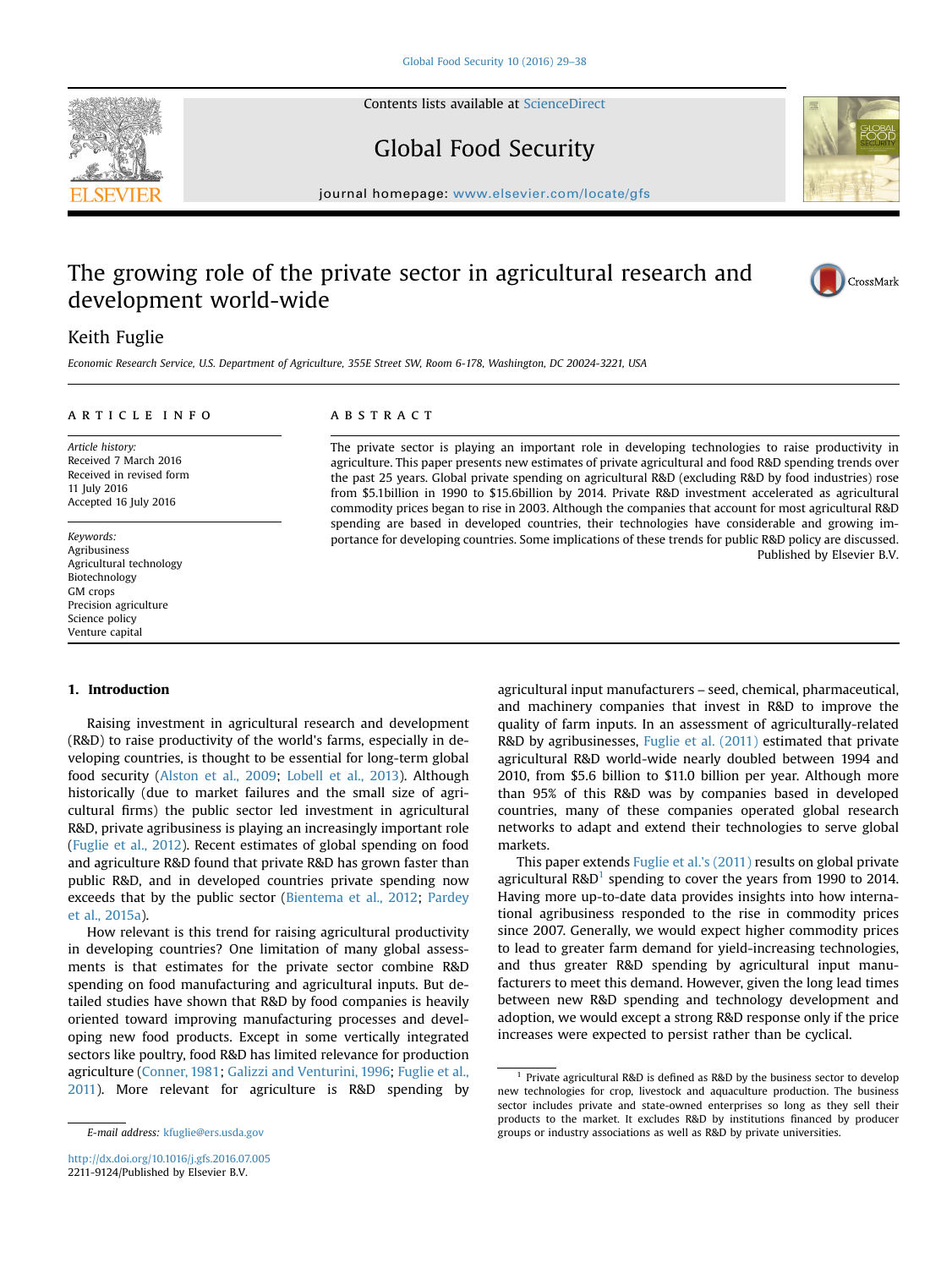The paper also revisits the question of how relevant private agricultural R&D might be for developing countries. Most private agricultural R&D is by companies located in high-income countries, although some of this is targeted to markets in developing countries. R&D spending by firms based in emerging economies is also growing. This paper uses two methods to allocate private agricultural R&D spending to markets in high income and developing countries. First, R&D spending is assumed to be targeted to the country or region in which each company is headquartered. Second, R&D is allocated to the country or region where each company sells its products. The second measure assigns a significantly larger share of private agricultural R&D to developing countries. The paper also examines how national policies in developing countries can incentivize private R&D, including by foreign multinational corporations, in their countries. Drawing on evidence from case studies presented in [Pray and Fuglie \(2015\)](#page-9-0) and recent developments in agribusiness, the strategies pursued by the three largest emerging economies – China, India and Brazil for acquiring agricultural technology services from the private sector are compared.

The paper concludes with a summary of key findings and discussion of their implications for science policy.

## 2. Methodology

For most countries, official estimates of private investment in agriculturally-related R&D are not comprehensive, if they exist at all. For countries that do report private agricultural R&D, it usually only covers R&D spending by firms in the farm sector (i.e., firms which primarily produce crop and livestock commodities). This misses most of the R&D by chemical, pharmaceutical, machinery, and biotechnology firms which develop and manufacture inputs for use by farms for agricultural production. This omission characterizes the private agricultural R&D data reported for European countries by the Eurostat and [OECD](#page-9-0) databases. Only a few countries report private R&D spending by "socioeconomic objective," i.e., by the sector of intended use. The U.S. National Science Foundation (NSF), for example, occasionally reports R&D spending by firms in the manufacturing and service sectors that is intended for agriculture, but excludes agricultural firms from its surveys. Thus, it misses R&D spending by crop seed and animal breeding companies (which are classified as agricultural because they sell agricultural seedstock, though they are not "farms" in the usual sense). [Fuglie et al. \(2011\)](#page-9-0) found R&D by seed companies to be the largest and most rapidly expanding component of private agricultural R&D spending in the United States.

To remedy this gap [Fuglie et al. \(2011\)](#page-9-0) constructed a new and unique dataset on private agricultural R&D spending world-wide. First, they identified the major firms conducting research on agricultural inputs and then tracked each firm's spending on agricultural R&D over time. The sum of R&D spending among these firms, plus an allowance for R&D spending by small and midsized firms, provided an estimate of total private R&D for agriculture.

Firms were classified into seven input sectors: three for crop inputs (seeds/biotechnology, pesticides, and fertilizers), three for animal inputs (animal breeding, health, and nutrition for food animals and aquaculture), and the farm machinery sector. Industry associations and private consulting  $\text{firms}^2$  specializing on agricultural input markets were contacted to identify leading firms in each input sector. For publically-traded firms, annual financial filings usually contain data on sales and R&D (unless R&D is an insignificant part of costs, in which case it is unlikely to be reported). Firms that manufacture products for both agricultural and non-agricultural sectors usually report sales by business segment but may not report agricultural R&D separately from other R&D. For firms that did not report agriculturally-related R&D separately from their total R&D spending, agricultural R&D was estimated either by contacting the firms directly for this information, prorating R&D across the firm's business segments in proportion to sales, or using an industry-average research intensity (R&D as a fixed percentage of sales). Similar approaches were used to obtain estimates of R&D spending by privately-held firms that did not published financial reports (although many such firms report sales and R&D information on their websites, at least for current years).

While [Fuglie et al. \(2011\)](#page-9-0) were able to identify several hundred companies world-wide doing some formal agricultural R&D, they found that the largest 5–10 firms in each sector accounted for 80% or more of total R&D in that sector. Thus, trends in private agricultural R&D spending are driven by the investment decisions of a few large firms. Since most of the large firms publish audited financial reports annually, the aggregate R&D estimates should be reasonably accurate. Moreover, since R&D spending is often given a different tax treatment from other types of costs, firms are required to report R&D using standardized accounting criteria. Situations in which this approach does less well is when R&D in a sector is dominated by many small firms or when the dominant firms in a sector are privately-held and don't disclose financial information. In the 1990s, many biotechnology start-up companies invested in agricultural R&D, and it is difficult to get an accurate estimate of R&D spending by these firms (though they appear to make up a small part of the industry total). A similar situation may exist today regarding R&D for precision agriculture by IT firms, which is discussed later in this paper. The animal breeding sector is one in which there is a high degree of concentration (a few firms dominate poultry and pig breeding worldwide), but which are mostly privately held and don't make public their financial information.

The present study uses the same approach as [Fuglie et al.](#page-9-0) [\(2011\)](#page-9-0) and extends the estimates from 1990 to 2014. In the course of the current investigation several new firms were identified that have significant agricultural R&D programs. The present study also draws upon new evidence on private agricultural R&D spending in India ([Pray and Nagarajan, 2014](#page-9-0)) <sup>3</sup> and China [\(Bryant, 2007;](#page-8-0) [Hu](#page-9-0) [et al., 2011;](#page-9-0) [Zhi, 2013;](#page-9-0) [CCM, 2014;](#page-8-0) [Harkell, 2015\)](#page-9-0).<sup>4</sup>

In total, the present study tracked the agricultural R&D spending of 324 companies world-wide (Table 1). This includes 182 companies that were operating in 2014 and 142 legacy firms

<sup>&</sup>lt;sup>2</sup> Industry associations include Croplife International, the International Federation for Animal Health, the International Seed Federation, the Association of Equipment Manufactures, the International Fertilizer Association, the International Feed Industry Federation, and related regional and national associations. Consulting firms that specialize in global agricultural input markets include Agribusiness

<sup>(</sup>footnote continued)

Intelligence (a division of Informa plc), Cropnosis for crop sectors, Vetnosis for the animal health sectors, and VDMA for farm machinery. Agricultural input firms may also publish special reports of their industries or include information of their markets and major competitors in their annual reports. In particular, Alltech publishes an annual survey of the global animal feed industry and Potashcorp publishes annual overviews of the global fertilizer industry.

 $3$  The author would like to extend a special thanks to Carl Pray and Latha Nagarajan for making available their firm-level data on agricultural R&D spending by private firms in India.

<sup>4</sup> Agricultural input industries in China have been highly fragmented, composed of many small manufacturers with little or no internal R&D ([Pray and Fuglie,](#page-9-0) [2001;](#page-9-0) [Bryant, 2007;](#page-8-0) [Zhi, 2013\)](#page-9-0). Companies with significant intramural R&D spending only appeared in the late 1990s. The estimates of private R&D by Chinese companies in the paper incorporate newly available estimates of R&D by leading Chinese seed companies from a survey conducted by the Ministry of Agriculture (reported in [CCM, 2014](#page-8-0)) and by animal health companies from a survey by the China Veterinary Drugs Association (reported in [Harkell, 2015](#page-9-0)).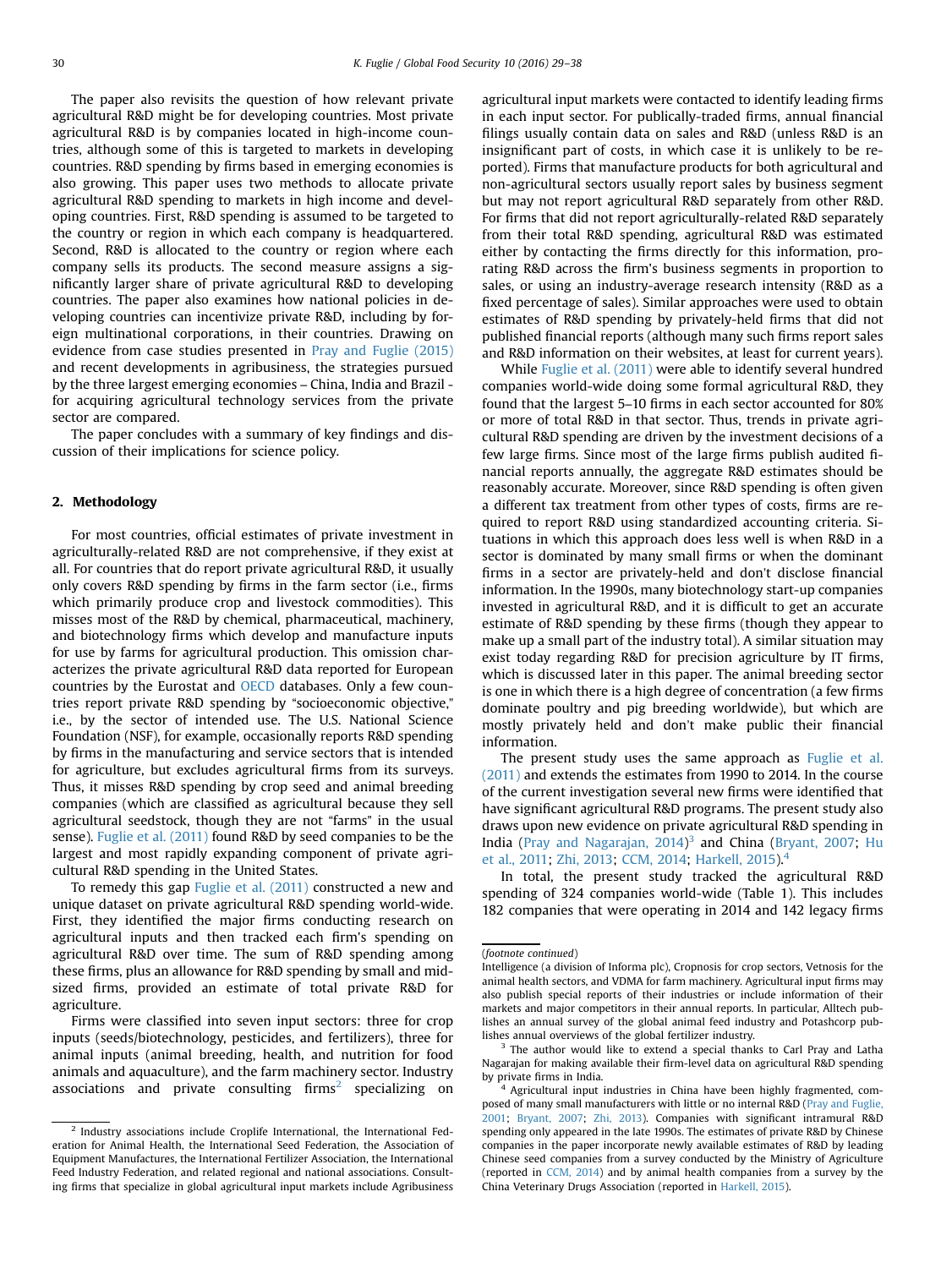| iadie ia |                                          |
|----------|------------------------------------------|
|          | Number of companies in the R&D database. |

| Sector                                                             | Current in 2014        | Legacy companies | Total                  |
|--------------------------------------------------------------------|------------------------|------------------|------------------------|
| Crop R&D<br>Animal R&D<br>Farm machinery R&D<br>Total <sup>a</sup> | 105<br>45<br>36<br>182 | 121<br>17<br>142 | 226<br>62<br>40<br>324 |

<sup>a</sup> Sum is less than total because companies may conduct R&D in multiple sectors (i.e., four companies conducted R&D in both the crop and animal sectors).

#### Table 1B

 $\overline{a}$  is  $\overline{a}$ 

Companies by region based on country of incorporation.

| Region             | Crops | Animals | Farm machinery |
|--------------------|-------|---------|----------------|
| USA-Canada         | 92    | 19      | 13             |
| Europe-Middle East | 70    | 32      | 13             |
| Asia-Pacific       | 55    | 10      | 14             |
| Latin America      | q     | 62      | 0              |
| <b>Total World</b> | 226   |         | 40             |

None of the companies in the database are based in Africa.

(firms that operated at some time during 1990–2013 but had been acquired by or merged with another firm or had otherwise exited the agricultural input sectors). About 70% of these firms (226) conducted research on crops (seeds, agricultural chemicals, or crop nutrition), about 20% (62) focused on animals or fish (breeding, health, or nutrition), and the rest (40) were manufacturers of farm machinery (Table 1A). Regionally, about three-quarters of the firms were based in either USA-Canada or Europe-Middle East, 24% in the Asia-Pacific countries (Japan and India, especially), and about 3% in Latin America. No Africa-based firms with significant agricultural R&D were identified in the survey  $(Table 1B)$ .<sup>5</sup> The company representation for Latin American appears low, but, as will be described later in the paper, private agricultural R&D is likely high because of significant investment by foreign multinational companies in this region.

[Table 2](#page-3-0) lists 110 companies in the database that were estimated to have spent at least \$10 million on agriculturally-related R&D in 2014. Five companies (four in the crop sector and one farm machinery company) had agricultural R&D budgets greater than \$1000 million. Most companies focused their agricultural R&D on either crops, animals or farm machinery, although a few had significant R&D in both crops and animals. R&D by farm machinery companies is also mostly focused on crop operations, but for expository purposes it is left as a separate category.

The list of companies in [Table 2](#page-3-0) contain several from developing countries. One of these largest in ChemChina, $6$  a Chinese manufacturer of agricultural and other chemical products. But the animal R&D assigned to ChemChina in [Table 2](#page-3-0) is actually by its subsidiary Adisseo, a France-based animal nutrition company that ChemChina purchased in 2006. ChemChina also purchased (in 2011) the Israel-based agricultural chemical company Adama (formerly known as Makhteshim Agan Industries), which conducts R&D on crop protection chemicals.<sup>7</sup> This illustrates the dilemma about how to assign R&D by multinational companies to specific countries, or even global regions. Though Adisseo and Adama are now under Chinese corporate ownership, they did not shift their R&D programs to China following their acquisition by ChemChina. On the other hand, these companies were likely to already have been making R&D investments around the world to service and promote their global product sales. However, we might expect more of their R&D activity to gradually shift over time toward China as these activities are integrated with ChemChina's overall R&D activities and market foci.

While changes in corporate ownership do not affect the global estimate of private R&D spending, it does have implications for how we might allocate this R&D to specific countries or regions. Since firms rarely report R&D spending by geographic market, some rule must be applied to allocate their R&D by location. [Fuglie](#page-9-0) [et al. \(2011\)](#page-9-0) assigned all R&D of a company to the country where the parent company had its corporate headquarters, although they noted that many multinationals operated global networks of R&D laboratories and field stations and conduct a substantial portion of the R&D in foreign countries.

In this paper, two approaches are used to allocate private R&D to countries or regions. First, following [Fuglie et al. \(2011\),](#page-9-0) private R&D is assumed to take place in the country where the corporate headquarters is located. The second approach is to assume that a firm's R&D follows the firm's product markets. Companies with significant foreign sales will usually break down product sales by global region in their annual reports. For companies with at least \$100 million in agricultural R&D in 2014, their R&D spending is then apportioned to global regions according to that region's share of company sales.

Besides location, it is also of interest to examine how private R&D might be allocated across different commodities. Again, firms do not report R&D spending by commodity. However, industrylevel estimates of the size of global agricultural input markets are available, and total private crop and animal R&D can be allocated in proportion to commodity shares in these markets. Commercial seed and chemical sales by commodity are from PhillipsMcDougall (part of Informa plc). Estimates of animal health inputs by species are from Vetnosis, animal nutrition inputs by species are from Alltech, and animal genetics inputs by species are from unpublished survey information collected from animal genetics companies by [Fuglie et al. \(2011\)](#page-9-0). Note that the animal sector includes cattle, pigs, poultry, and aquaculture.

Although the focus of this paper is on agricultural R&D, for comparison purposes R&D spending by the food industry is also updated. The [OECD](#page-9-0) reports R&D spending by food manufacturing companies for [OECD-](#page-9-0)member countries and several emerging economies. Besides high-income countries, data are available for Argentina, Chile, Mexico, China, Turkey, South Africa and Russia. For Brazil, food industry R&D is from [IBGE](#page-9-0). For India, estimates are reported in [Pray and Nagarajan \(2014\)](#page-9-0). For some countries, these sources may only report food R&D spending for intermittent years, and in these cases missing data are interpolated using the growth rate of the country's manufacturing sector. For other countries, no food R&D data are available, and in these cases food R&D is assumed to be zero. For this reason, figures for total global food industry R&D is likely under-estimated.

<sup>5</sup> Surveys by [ASTI](#page-8-0) and [Assess to Seeds \(2016\)](#page-8-0) have identified a number of firms doing agricultural research in Africa. However, agricultural research spending by indigenous African companies appears to be quite small, with most spending far less than \$1 million annually on R&D. The one exception may be Pannar, a South African seed company that operates in several African countries. However, no financial data is publically available for Pannar. Pannar was acquired by Dupont in 2013.

<sup>6</sup> ChemChina is state-owned enterprise. It is also known as the China National Chemical Corporation.

 $7$  ChemChina is also currently negotiating the purchase of Syngenta, a Swissbased company with over \$1 billion in crop R&D in 2014. Together with its

<sup>(</sup>footnote continued)

acquisitions of Adisseo and Adama, this would make ChemChina one of the largest agricultural technology companies in the world.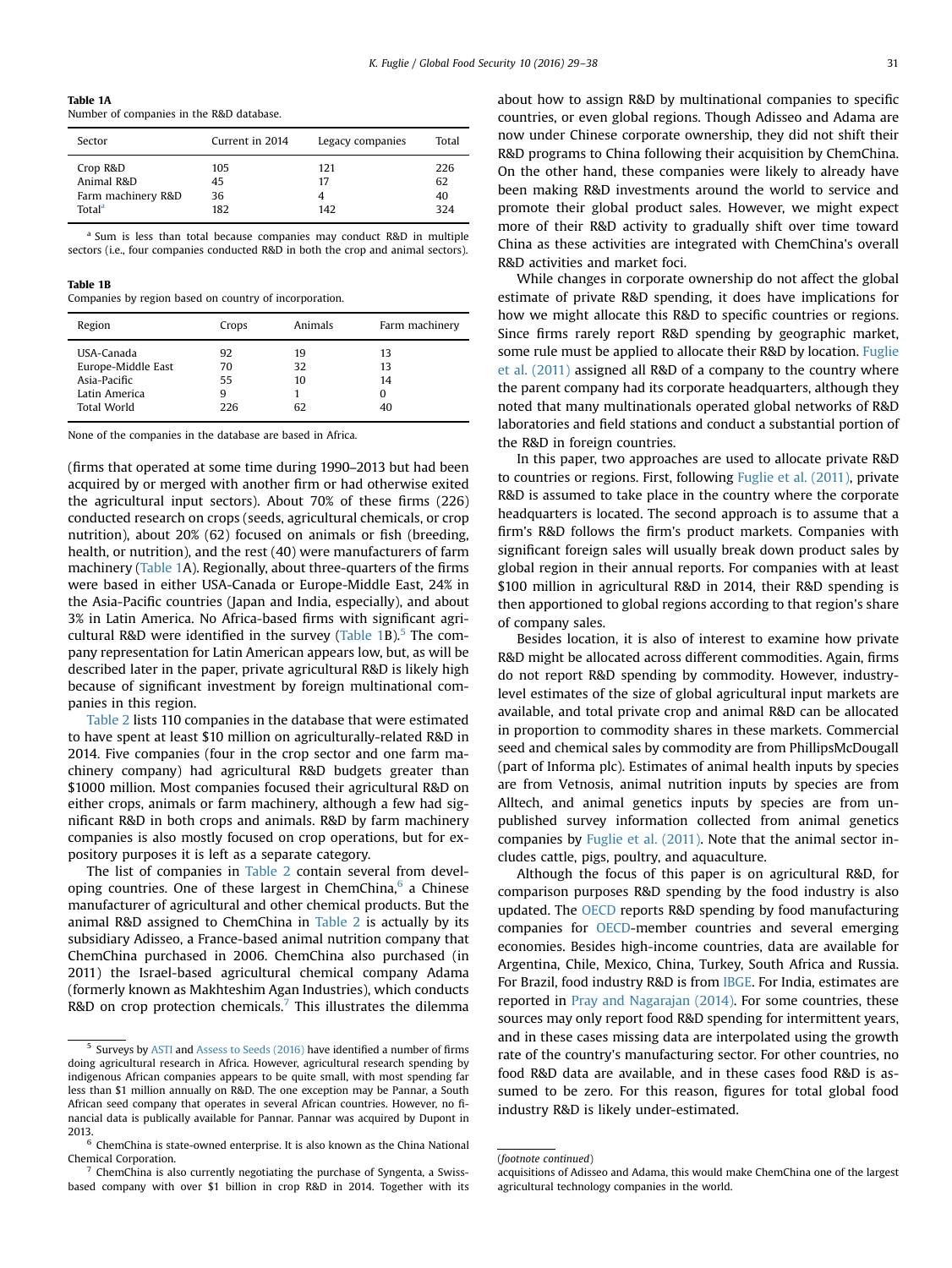<span id="page-3-0"></span>Companies spending at least \$10 million on agricultural R&D in 2014.

| Ag R&D Spending | Farm Machinery                                                                                                                                                                                                     | Animals                                                                                                                                                                                                                                                                                                                                                                                                                                                         | Crops                                                                                                                                                                                                                                                                                                                                                                                                                                                                |                                                                                                                                                                                                                                                                                                                                                                                                                                                                                                                        |
|-----------------|--------------------------------------------------------------------------------------------------------------------------------------------------------------------------------------------------------------------|-----------------------------------------------------------------------------------------------------------------------------------------------------------------------------------------------------------------------------------------------------------------------------------------------------------------------------------------------------------------------------------------------------------------------------------------------------------------|----------------------------------------------------------------------------------------------------------------------------------------------------------------------------------------------------------------------------------------------------------------------------------------------------------------------------------------------------------------------------------------------------------------------------------------------------------------------|------------------------------------------------------------------------------------------------------------------------------------------------------------------------------------------------------------------------------------------------------------------------------------------------------------------------------------------------------------------------------------------------------------------------------------------------------------------------------------------------------------------------|
| USD/year        |                                                                                                                                                                                                                    | Health, genetics, nutrition                                                                                                                                                                                                                                                                                                                                                                                                                                     | Seed, chemicals, irrigation, agronomy                                                                                                                                                                                                                                                                                                                                                                                                                                |                                                                                                                                                                                                                                                                                                                                                                                                                                                                                                                        |
| $>$ \$1 billion | Deere (USA)                                                                                                                                                                                                        |                                                                                                                                                                                                                                                                                                                                                                                                                                                                 | Bayer (Germany)**<br>Dupont (USA)**<br>Monsanto (USA)**<br>Syngenta (Switz)**                                                                                                                                                                                                                                                                                                                                                                                        |                                                                                                                                                                                                                                                                                                                                                                                                                                                                                                                        |
| \$500-\$999 m   | CNH (Neth)                                                                                                                                                                                                         |                                                                                                                                                                                                                                                                                                                                                                                                                                                                 | BASF (Germany)**<br>Dow (USA)**                                                                                                                                                                                                                                                                                                                                                                                                                                      |                                                                                                                                                                                                                                                                                                                                                                                                                                                                                                                        |
| \$100-\$499 m   | AGCO (USA)<br>CLAAS (Germany)<br>Kubota (Japan)                                                                                                                                                                    | Alltech (USA)<br>Bayer (Germany)<br>BIV (Germany)<br>Lilly [Elanco] (USA)<br>Merck (USA)<br>Sanofi [Merial] (France)<br>Zoetis (USA)                                                                                                                                                                                                                                                                                                                            | FMC (USA)*<br>KWS (Germany)<br>Limagrain (France)<br>Rijk Zwaan (Neth)<br>Sumitomo (Japan)*                                                                                                                                                                                                                                                                                                                                                                          |                                                                                                                                                                                                                                                                                                                                                                                                                                                                                                                        |
| \$50-\$99 m     | First Tractor (China)<br>Iseki (Japan)<br>Trimble (USA)<br>Yanmar (Japan)                                                                                                                                          | Adisseo [ChemChina] (China)<br>Cargill (USA)<br>Ceva (France)<br>Cobb-Vantress [Tysons] (USA) <sup>†</sup><br>DSM (Germany)<br>EW Group (Germany)<br>Groupe Grimaud (France) <sup>†</sup><br>Virbac (France)                                                                                                                                                                                                                                                    | Florimond Esprez (France)<br>Stine Seeds (USA)<br>Sime Darby (Malaysia) <sup>++</sup>                                                                                                                                                                                                                                                                                                                                                                                |                                                                                                                                                                                                                                                                                                                                                                                                                                                                                                                        |
| \$10-\$49 m     | ARGO (Italy)<br>Bucher (Kuhn) (Switz)<br>Escorts (India)<br>Exel (France)<br>Lemken (Germany)<br>$M$ & $M$ (India)<br>Raven Industries (USA)<br>SAME (Italy)<br>SinoMach (China)<br>TAFE (India)<br>Topcon (Japan) | BASF (Germany)<br>Danavl (Denmark) <sup>†</sup><br>Danisco [Dupont] (USA)<br>Degussa [Evonik] (Germany)<br>Genus $(UK)^{\dagger}$<br>Hendrixs Genetics (Neth) <sup>†</sup><br>Land O'Lakes (USA)<br>Marine Harvest (Norway) <sup>†</sup><br>Norbrook (UK)<br>Novozymes (Den)<br>Nutreco (Neth)<br>Pharmaq (Norway)<br>Ringpu Biological (China)<br>Smithfield [Shanghu Int'l] (China) <sup>†</sup><br>Topigs Norsvin (Neth) <sup>†</sup><br>Vetoquinol (France) | Adama [ChemChina] (China)*<br>Advanta (India)<br>Albaugh (USA)*<br>Arystra (Japan)*<br>Barenburg (Neth)<br>Bejo (Neth)<br>Ceres (USA)<br>Chemtura (USA)*<br>DFL (Denmark)*<br>East West Seed (Thailand)<br>Enza (Neth)<br>Euralis (France)<br>Evogen (Israel)<br>FGI [Land O'Lakes] (USA)<br>Gowan (USA)*<br>Hokka (Japan)*<br>In Vivo (France)<br>Isagro (Italy)*<br>ISK (Japan)*<br>Kaneko (Japan)<br>Kumiai (Japan)*<br>Lantmannen (Sweden)<br>Maisadour (France) | Marrone (USA) <sup>#</sup><br>Mitsui (Japan)*<br>Mosaic (USA)*<br>Nestles $(Switz)^{++}$<br>Netafim $(Israel) +$<br>Nihon Nohyaku (Japan)*<br>Nippon Soda (Japan)*<br>Nissan (Japan)*<br>*Novozymes (Denmark) <sup>#</sup><br>Nufarm (Australia)*<br>RAGT (France)<br>Rotam (China)*<br>Saaten Union (Germany)<br>Sakata (Japan)<br>Semillas Fito (Spain)<br>SinoChem (China)*<br>Takii (Japan)<br>Vibha (India)<br>Viterra [Agrium] (Canada)<br>Wilmar Int'l (Sing)*<br>Yara Int'l (Norway)*<br>Yuan Longping (China) |

Firms within each segment are listed alphabetically, with [parent company] and (country of incorporation) in parentheses.

Animal companies conduct primarily animal health R&D except for companies indicated by the following: <sup>†</sup>Animal & fish genetics; Nutritional feed additives. Crop companies conduct primarily seed-biotech R&D except for companies indicated by the following: \*Chemical pesticide and/or fertilizer only; \*\*Combined R&D on crop seed, biotechnology, and agricultural chemicals;  $+$  plantations and/or food manufacturing;  $+$  precision irrigation;  $*$  biologicals.

## 3. Findings

## 3.1. R&D investment trends by global agribusiness

The study finds that between 1990 and 2014, private agricultural R&D spending world-wide more than tripled, from \$5.1 billion to more than \$15.6 billion per year in nominal US dollars [\(Table 3](#page-4-0)), or from \$6.4 billion to \$12.9 billion in constant 2005 PPP $$^8$  [\(Table 4\)](#page-4-0).

Also in 2005 PPP\$, total private R&D for both food and agriculture rose from \$12.8 billion to \$30.8 billion during 1990–2012 (food R&D estimates are only available through 2012). By way of comparison, total global public agricultural R&D expenditures were around \$32– 34 billion in 2008–2009 in 2005 PPP\$ [\(Bientema et al., 2012;](#page-8-0) [Pardey](#page-9-0) [et al., 2015a\)](#page-9-0). According to the estimates in [Table 3](#page-4-0), the growth rate in nominal private agricultural R&D spending accelerated after 2003, from around 3% per year during 1990–2003 to over 7% per year between 2003 and 2014. Trends in private agricultural R&D spending mirrored trends in companies' revenue from agricultural input sales. In turn, there is a strong correlation between trends in private agricultural input sales and farm commodity prices: 2002 was the year in which the FAO's world food price index reached its nadir; afterwards it began to rise, more than doubling by 2008.

Higher commodity prices increased farmers' ability and willingness to spend more for purchased inputs, including the latest technologies, to raise agricultural yields. With a higher crop price,

Companies usually report their financial data in their national currencies, using current market exchange rates to convert foreign revenues and expenditures. To obtain global expenditures in nominal US\$, this study used current market exchange rates from World Development Indicators. To convert spending into constant PPP\$, nominal US\$ expenditures were first adjusted for inflation using the U. S. implicit GDP price index  $(2005=1.00)$ , and then converted to constant 2005 PPP\$ using the national ratios of market US\$ and PPP\$ exchange rates for 2005 from the World Development Indicators.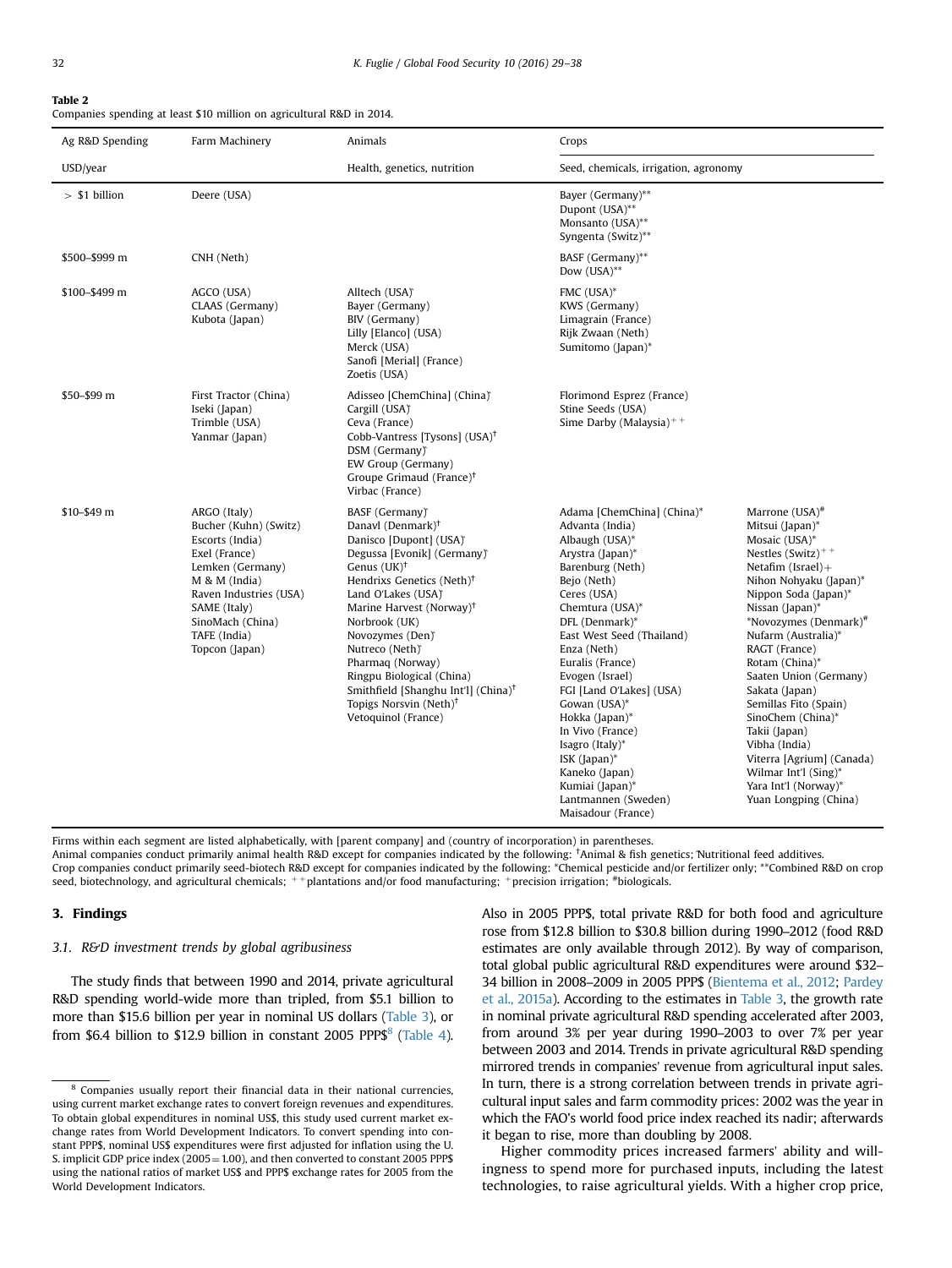<span id="page-4-0"></span>Private sector R&D expenditures for food and agriculture world-wide, 1990–2014.

| Year | Crop protec-<br>tion chemicals   | Crop seed<br>& biotech | Crop<br>fertilizer | Animal<br>health<br>$(food$ sp. $)^a$ | Animal<br>genetics | Animal<br>nutrition | Total<br>crop<br>R&D | Total ani-<br>mal R&D | Farm machin-<br>ery R&D | Total agri-<br>cultural R&D | Food in-<br>dustry R&D | Total food<br>& ag<br>$R&D^b$ |
|------|----------------------------------|------------------------|--------------------|---------------------------------------|--------------------|---------------------|----------------------|-----------------------|-------------------------|-----------------------------|------------------------|-------------------------------|
|      | Millions of nominal U.S. dollars |                        |                    |                                       |                    |                     |                      |                       |                         |                             |                        |                               |
| 1990 | 2160                             | 1175                   | 63                 | 532                                   | 171                | 213                 | 3398                 | 915                   | 825                     | 5138                        | 5315                   | 10,241                        |
| 1991 | 2188                             | 1244                   | 59                 | 577                                   | 177                | 218                 | 3491                 | 971                   | 869                     | 5331                        | 5315                   | 10,428                        |
| 1992 | 2234                             | 1281                   | 62                 | 628                                   | 183                | 224                 | 3577                 | 1034                  | 875                     | 5487                        | 5786                   | 11,049                        |
| 1993 | 2347                             | 1374                   | 59                 | 638                                   | 189                | 231                 | 3781                 | 1057                  | 889                     | 5727                        | 6098                   | 11,594                        |
| 1994 | 2442                             | 1505                   | 61                 | 650                                   | 196                | 238                 | 4008                 | 1083                  | 915                     | 6006                        | 6340                   | 12,108                        |
| 1995 | 2532                             | 1578                   | 80                 | 729                                   | 203                | 245                 | 4189                 | 1177                  | 957                     | 6323                        | 7244                   | 13,322                        |
| 1996 | 2664                             | 1655                   | 84                 | 783                                   | 210                | 254                 | 4403                 | 1246                  | 1082                    | 6731                        | 6871                   | 13,349                        |
| 1997 | 2768                             | 1838                   | 64                 | 784                                   | 217                | 268                 | 4671                 | 1269                  | 1093                    | 7032                        | 6835                   | 13,599                        |
| 1998 | 2738                             | 2074                   | 56                 | 768                                   | 225                | 274                 | 4867                 | 1267                  | 1140                    | 7275                        | 6789                   | 13,789                        |
| 1999 | 2451                             | 2064                   | 49                 | 741                                   | 232                | 285                 | 4564                 | 1258                  | 1237                    | 7060                        | 6880                   | 13,655                        |
| 2000 | 2259                             | 2318                   | 56                 | 721                                   | 240                | 295                 | 4633                 | 1256                  | 1268                    | 7157                        | 6933                   | 13,795                        |
| 2001 | 2143                             | 2218                   | 53                 | 657                                   | 249                | 307                 | 4413                 | 1212                  | 1282                    | 6908                        | 7104                   | 13,705                        |
| 2002 | 2089                             | 2027                   | 56                 | 659                                   | 258                | 322                 | 4172                 | 1238                  | 1260                    | 6671                        | 7490                   | 13,839                        |
| 2003 | 2466                             | 2129                   | 74                 | 747                                   | 267                | 339                 | 4669                 | 1353                  | 1275                    | 7297                        | 8900                   | 15,858                        |
| 2004 | 2637                             | 2261                   | 97                 | 814                                   | 276                | 355                 | 4996                 | 1445                  | 1371                    | 7811                        | 9842                   | 17,298                        |
| 2005 | 2703                             | 2364                   | 119                | 870                                   | 285                | 364                 | 5186                 | 1520                  | 1492                    | 8198                        | 10,635                 | 18,468                        |
| 2006 | 2649                             | 2580                   | 99                 | 930                                   | 295                | 374                 | 5328                 | 1600                  | 1652                    | 8580                        | 11,010                 | 19,215                        |
| 2007 | 2784                             | 2865                   | 104                | 1064                                  | 306                | 381                 | 5753                 | 1751                  | 1919                    | 9423                        | 11,278                 | 20,319                        |
| 2008 | 3062                             | 3395                   | 96                 | 1163                                  | 316                | 406                 | 6553                 | 1885                  | 2196                    | 10,634                      | 13,492                 | 23,720                        |
| 2009 | 3063                             | 3626                   | 100                | 1131                                  | 327                | 417                 | 6789                 | 1875                  | 2479                    | 11,143                      | 14,342                 | 25,068                        |
| 2010 | 3252                             | 4032                   | 100                | 1179                                  | 339                | 469                 | 384                  | 1987                  | 2634                    | 12,004                      | 14,952                 | 26,488                        |
| 2011 | 3496                             | 4523                   | 103                | 1288                                  | 351                | 506                 | 8121                 | 2144                  | 3072                    | 13,338                      | 17,054                 | 29,886                        |
| 2012 | 3599                             | 4740                   | 102                | 1338                                  | 363                | 555                 | 8441                 | 2256                  | 3482                    | 14,179                      | 18,026                 | 31,650                        |
| 2013 | 3859                             | 5039                   | 103                | 1403                                  | 376                | 582                 | 9000                 | 2360                  | 3702                    | 15,063                      |                        |                               |
| 2014 | 4007                             | 5357                   | 103                | 1433                                  | 389                | 627                 | 9467                 | 2449                  | 3691                    | 15.606                      |                        |                               |
|      |                                  |                        |                    |                                       |                    |                     |                      |                       |                         |                             |                        |                               |

<sup>a</sup> Animal R&D includes R&D on food species only (excluding) R&D on companion and equine species).

<sup>b</sup> Sum of agricultural R&D and food industry R&D may exceed total because some agricultural R&D is conducted by food companies (e.g., R&D on animal feed).

Table 4 Private R&D expenditures for food and agriculture world-wide in constant PPP dollars.

| Year | All<br>Crop<br>R&D | All Ani-<br>mal R&D<br>(food<br>$\text{sp.}\text{)}^{\text{a}}$ | Farm Ma-<br>chinery<br>R&D            | Agricultural R&D | Food In-<br>dustry<br>R&D | Total<br>Food &<br>Ag<br>$R&D^b$ |
|------|--------------------|-----------------------------------------------------------------|---------------------------------------|------------------|---------------------------|----------------------------------|
|      |                    |                                                                 | Millions of constant 2005 PPP dollars |                  |                           |                                  |
| 1990 | 4139               | 1188                                                            | 1065                                  | 6392             | 6419                      | 12,811                           |
| 1991 | 4115               | 1217                                                            | 1080                                  | 6412             | 6163                      | 12.575                           |
| 1992 | 4129               | 1265                                                            | 1058                                  | 6452             | 6610                      | 13,062                           |
| 1993 | 4263               | 1261                                                            | 1041                                  | 6565             | 6775                      | 13,341                           |
| 1994 | 4431               | 1256                                                            | 1053                                  | 6740             | 6880                      | 13,620                           |
| 1995 | 4556               | 1344                                                            | 1090                                  | 6990             | 7642                      | 14,632                           |
| 1996 | 4759               | 1401                                                            | 1224                                  | 7384             | 7217                      | 14,601                           |
| 1997 | 4981               | 1407                                                            | 1227                                  | 7615             | 7167                      | 14,782                           |
| 1998 | 5137               | 1404                                                            | 1264                                  | 7805             | 7083                      | 14.888                           |
| 1999 | 4746               | 1379                                                            | 1312                                  | 7437             | 7001                      | 14.438                           |
| 2000 | 4631               | 1348                                                            | 1325                                  | 7304             | 6982                      | 14,287                           |
| 2001 | 4299               | 1275                                                            | 1321                                  | 6896             | 7057                      | 13,953                           |
| 2002 | 4052               | 1288                                                            | 1282                                  | 6621             | 7342                      | 13,963                           |
| 2003 | 4443               | 1384                                                            | 1276                                  | 7104             | 8345                      | 15,449                           |
| 2004 | 4629               | 1444                                                            | 1337                                  | 7410             | 9149                      | 16,559                           |
| 2005 | 4680               | 1484                                                            | 1416                                  | 7580             | 9750                      | 17,330                           |
| 2006 | 4721               | 1543                                                            | 1525                                  | 7789             | 9864                      | 17,653                           |
| 2007 | 5007               | 1659                                                            | 1742                                  | 8409             | 10,516                    | 18,925                           |
| 2008 | 5592               | 1778                                                            | 1990                                  | 9360             | 12,909                    | 22,270                           |
| 2009 | 5797               | 1775                                                            | 2247                                  | 9819             | 14,120                    | 23,940                           |
| 2010 | 6274               | 1880                                                            | 2363                                  | 10,517           | 14,845                    | 25,361                           |
| 2011 | 6816               | 1999                                                            | 2705                                  | 11,520           | 17,098                    | 28,618                           |
| 2012 | 6964               | 2087                                                            | 3017                                  | 12,068           | 18,690                    | 30,758                           |
| 2013 | 7277               | 2172                                                            | 3152                                  | 12,601           |                           |                                  |
| 2014 | 7581               | 2229                                                            | 3091                                  | 12,900           |                           |                                  |

<sup>a</sup> Animal R&D includes R&D on food species only (excluding R&D on companion and equine species).

<sup>b</sup> Sum of agricultural R&D and food industry R&D may exceed total because some agricultural R&D is conducted by food industry companies (e.g., R&D on animal feeds).

the value of any yield gain increases. A higher price of corn, for example, would make latest hybrid varieties more profitable to adopt, even though these might cost 20–30% more than older hybrids. But whether higher the revenue earned by input companies would translate into higher R&D investment depends on whether companies view higher commodity prices as long-term or cyclical. It may take several years to realize returns to R&D, and it may not be in a company's interest to increase investment in R&D only to find demand for new technologies waning by the time that R&D delivers improved products for sale. The strong private sector R&D response, doubling its agricultural R&D spending between 2003 and 2013, suggests that higher commodity prices were expected to persist for some time. In fact, company websites and corporate reports make frequent references to the need to raise long-term agricultural productivity, due to rising populations and limited land and water resources, and such concerns are typically cited as justification for a firm's investment in agricultural R&D.

The bulk of private agricultural R&D is conducted by a relatively small number of companies ([Table 5\)](#page-5-0). The 23 "top tier" companies listed in [Table 2](#page-3-0) (those estimated to have spent at least \$100 on agricultural R&D in 2014) together accounted for over 70% of total global agricultural R&D by the private sector. The 110 companies identified in the survey that spent at least \$10 million in agricultural R&D in 2014 accounted for 88% of the global total. Admittedly, the estimate for R&D spending by companies with less than \$10 million in agricultural R&D is the least precise part of the estimate, since R&D spending by many small companies is not directly observed but imputed. Given the small amount of R&D estimated for companies, even a fairly large error in this estimate would not have a substantial effect on the global total.

[Table 6](#page-5-0) provides an estimate of private agricultural R&D by commodity. This estimate is derived by allocating total R&D for crops and animals in proportion to the share of agricultural inputs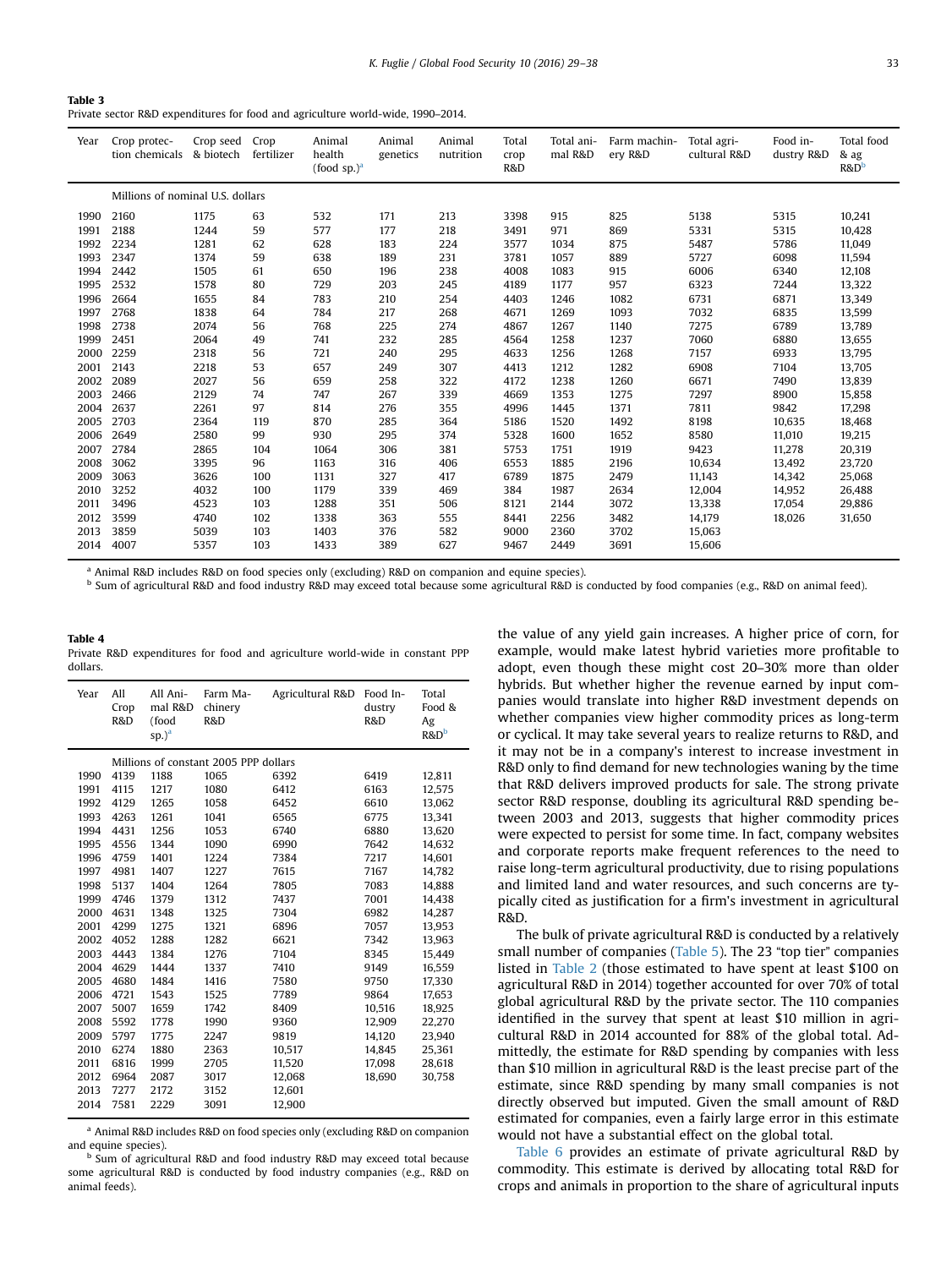<span id="page-5-0"></span>Private agricultural R&D spending by company size in 2014.

| Annual R&D spending              | Crop R&D      |          | Animal R&D  |          | Farm machinery R&D |          | All ag input R&D |           |         |
|----------------------------------|---------------|----------|-------------|----------|--------------------|----------|------------------|-----------|---------|
|                                  | Firms $(no.)$ | R&D(m\$) | Firms (no.) | R&D(m\$) | Firms $(no.)$      | R&D(m\$) | Firms $(no.)$    | R&D (m\$) | R&D (%) |
| $>$ \$1000 m                     | 4             | 5178     | 0           | $\Omega$ |                    | 1162     |                  | 6340      | 39%     |
| \$500-999 m                      |               | 1581     | 0           | $\Omega$ |                    | 519      |                  | 2100      | 13%     |
| \$100-499 m                      |               | 948      |             | 1.522    |                    | 900      | 15               | 3370      | 21%     |
| $$50 - 99 \text{ m}$             | 3             | 228      | 8           | 607      | 4                  | 257      | 15               | 1092      | 7%      |
| $$10-49$ m                       | 44            | 1011     | 15          | 374      | 12                 | 266      | 70               | 1684      | 10%     |
| < 10 m                           | <b>NA</b>     | 484      | <b>NA</b>   | 481      | <b>NA</b>          | 587      | <b>NA</b>        | 1551      | 10%     |
| All companies $> $100 \text{ m}$ | 11            | 7707     | ⇁           | 1522     | 5                  | 2581     | 23               | 11.810    | 73%     |
| All companies $> $10 \text{ m}$  | 58            | 8979     | 30          | 2504     | 21                 | 3104     | 109              | 14.586    | 90%     |
| Total business sector            |               | 9462     |             | 2984     |                    | 3691     |                  | 16.347    | 100%    |

Note: Total animal and total input R&D shown above is higher than the totals reported in [Table 3](#page-4-0) because Table 3 excludes animal health spending on companion and equine species.

 $NA = not available$ . (m  $\text{\$}$ ) = millions of US\$.

#### Table 6

Private crop and animal R&D by commodity in 2014.

| Commodity                 | R&D (million<br>US\$) | R&D Share<br>$(\%)$ | R&D relative to value of<br>commodity (%) |
|---------------------------|-----------------------|---------------------|-------------------------------------------|
| Corn                      | 2645                  | 28.1                | 1.83                                      |
| Soybeans                  | 1765                  | 18.8                | 2.33                                      |
| Vegetables & fruit        | 1774                  | 18.9                | 0.31                                      |
| Wheat and small<br>grains | 1006                  | 10.7                | 0.68                                      |
| Rice                      | 630                   | 6.7                 | 0.30                                      |
| Cotton                    | 461                   | 4.9                 | 0.91                                      |
| Other oilseeds            | 518                   | 5.5                 | 1.59                                      |
| Sugar crops               | 261                   | 2.8                 | 0.36                                      |
| All other crops           | 341                   | 3.6                 | 0.10                                      |
| Total Crop R&D            | 9400                  | 100.0               | 0.57                                      |
| Ruminants                 | 730                   | 33.3                | 0.15                                      |
| Poultry                   | 727                   | 33.2                | 0.32                                      |
| Pig                       | 623                   | 28.5                | 0.36                                      |
| Aquaculture               | 109                   | 5.0                 | 0.07                                      |
| Total Animal R&D          | 2189                  | 100.0               | 0.21                                      |

R&D by commodity is found be apportioning total R&D by the commodity's share of total purchased inputs.

Small grains include barley, oats and rye.

Other oilseeds include canola, rape, and sunflower.

Sugar crops include sugar beets and sugarcane.

Sources: R&D estimates from this study; value of production from FAO.

used by that commodity. The largest private agricultural R&D efforts were for corn (\$2647 million in R&D), soybeans (\$1766 million in R&D), and vegetables and fruit (\$1775 million in R&D). But perhaps a better ranking is to compare R&D spending relative to the gross value of commodity production. Corn, soybeans and other oilseeds rank far above all other commodities in this measure, with private R&D effort amounting to 1.8%, 2.3%, and 1.6% of the value of these crops, respectively. For other commodities, including animals and fish, private R&D was less than 1% of the value of production. Important world agricultural commodities not receiving much attention from private R&D include root and tuber crops (potato, cassava, and sweet potato), bananas and plantains, many species of vegetables and fruit crops, small-holder tree crops (coffee and cacao), ruminants, and aquaculture. Regarding aquaculture, most of the private R&D identified in this study was focused on salmonid species (salmon and trout), and private R&D relative to the value of these species is probably around 2%. Private R&D spending on non-salmonid species appears to be quite low.

The great majority of private agricultural R&D spending is by companies based in developed countries, although their aggregate share has fallen over time. Fig. 1 breaks out trends in R&D spending by agricultural input firms and food manufacturing firms based in high-income countries from firms from other countries



Fig. 1. Trends in private agricultural and food R&D spending in high-income vs. other countries. High-income countries include USA, Canada, Japan, South Korea, Taiwan, Australia, New Zealand, and Europe except Turkey, Russia and Belarus.

during 1990–2014. By 2014, about \$11.2 billion out of the total \$12.9 billion of total private agricultural R&D, or 87%, was by firms based in high-income countries. But this share was down from 94% of total private agricultural research in 1990. However, in food R&D, a rapid rise in reported R&D spending by Chinese firms apparently closed the gap with high-income countries by 2012. [Pardey et al. \(2015a\)](#page-9-0) report a similar trend in their estimate of private food and agricultural R&D spending in developed and developing countries, but do not break out food R&D from agricultural R&D.<sup>9</sup>

Although 88% of global private agricultural R&D spending was by companies based in high income countries, a significant part of this R&D is likely targeted toward developing-country farmers. If we assume that companies allocate their R&D around the world in proportion to where they sell their products, the share of private agricultural R&D for developing countries rises to 28% for the top tier companies [\(Table 7](#page-6-0)). Moreover, this share was rising over time. By 2014, nearly a fifth of the agricultural input sales of these

<sup>9</sup> [Pardey et al. \(2015a\)](#page-9-0) estimated global food and agricultural R&D spending by the private sector at \$26.8 billion in 2009, which is somewhat higher than this study's estimate of \$23.9 billion for that year (both estimates in 2005 PPP\$). A possible reason for Pardey et al.'s higher estimate is that they imputed food and agriculture R&D spending for a much broader set of countries based on an econometric model. Their model assumed that private food and agricultural R&D in a country is correlated with per capita GDP, public agricultural R&D, and total national R&D. They estimated the model using data from middle-income and highincome countries and then used it to derive estimates of R&D spending in low income countries [\(Pardey et al., 2015b\)](#page-9-0). It is unclear how well this approach predicts R&D spending for countries at substantial different development levels from the observed data, or whether it primarily reflects food R&D or agricultural R&D.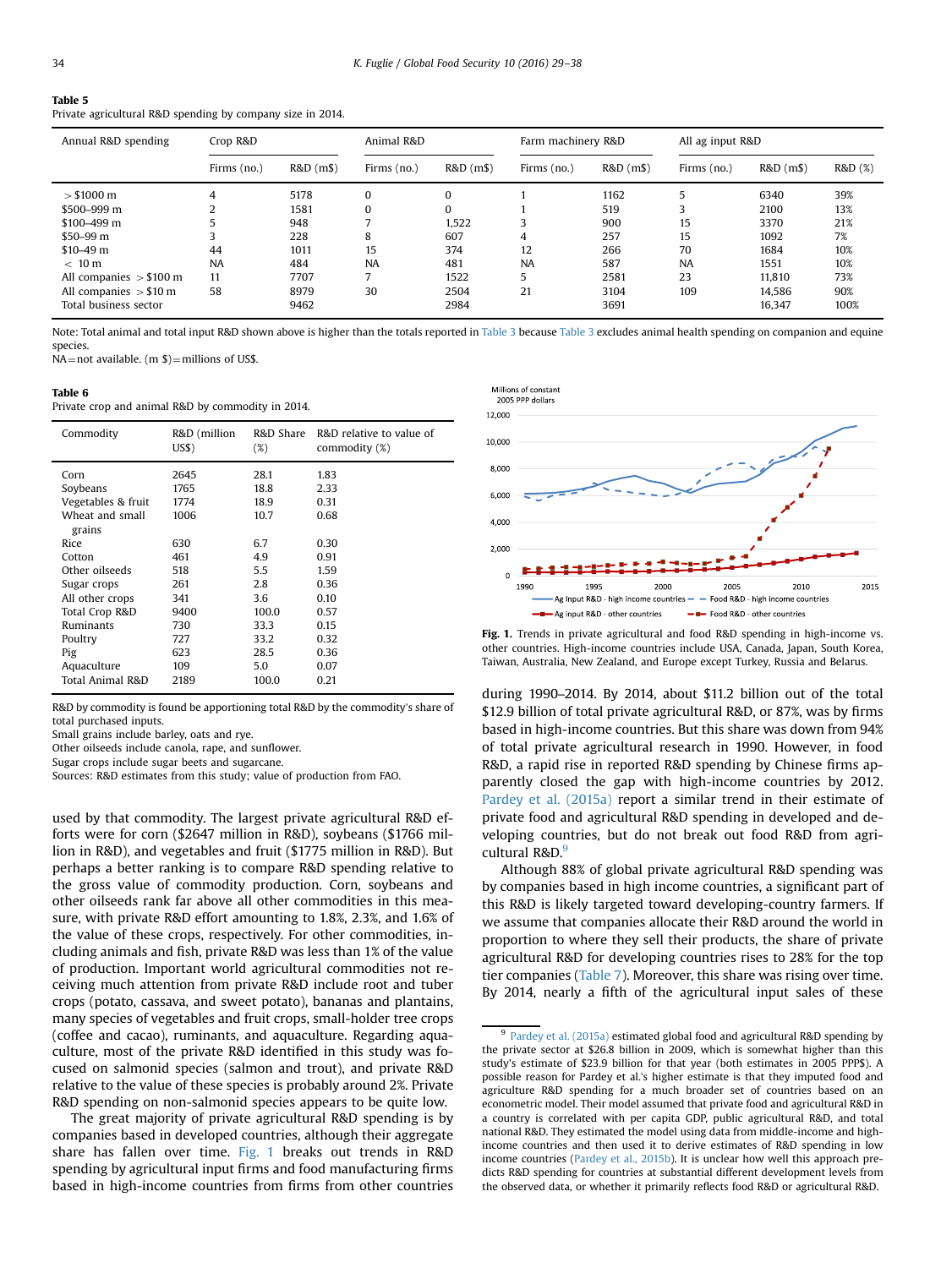<span id="page-6-0"></span>Estimates of agricultural R&D of top tier companies by global region in 2014.

|                                                                           | North America | Europe-Middle East | Asia-Pacific | Latin America | <b>Emerging Markets</b> | World  |
|---------------------------------------------------------------------------|---------------|--------------------|--------------|---------------|-------------------------|--------|
| Assign all company R&D according to country of incorporation              |               |                    |              |               |                         |        |
| Private R&D by top tier companies (million US\$)                          | 6139          | 5092               | 524          |               |                         | 11.755 |
| % of total                                                                | 52            | 43                 | 4            |               |                         | 100    |
| Assign company R&D in proportion to regional sales of agricultural inputs |               |                    |              |               |                         |        |
| Private R&D by top tier companies (million US\$)                          | 4606          | 3397               | 1507         | 2245          | 3275                    | 11.754 |
| % of total                                                                | 39            | 29                 | 13           | 19            | 28                      | 100    |

Top tier companies include the 23 companies listed in [Table 2](#page-3-0) that had at least \$100 million in agricultural R&D in 2014.

Europe-Middle East includes Africa.

Emerging Markets: China, India, Turkey, South Africa, Brazil, Argentina, Mexico and other developing countries.

companies was in Latin America alone. While the Latin Americanbased companies tracked in our survey spent in total only \$31 million on agricultural R&D in 2014, R&D spending by multinationals for Latin America could have been as high as \$2245 million when allocated proportionally to regional sales of agricultural inputs.

A rare published breakdown of agricultural R&D by region by the Swiss company Syngenta offers an opportunity to assess this approach to allocating R&D by location. In its 2002 Annual Report, Syngenta reported that 54% of its R&D employees (who numbered 4149 at that time) were located in the Europe-Middle East-Africa region, 27% in North America, 8% in Latin America, and 11% in Asia-Pacific countries. In that year, the corresponding geographic segment shares of its agricultural seed and chemical sales were 38%, 36%, 11%, and 15%, respectively. Clearly, assigning all of Syngenta's R&D to Switzerland, or even to Europe, understates its relevance for world agriculture. Allocating its R&D in proportion sales would provide a better approximation, although it would understate its R&D spending in its home region – Europe.

## 3.2. Private agricultural R&D in developing countries: the role of technology policy

The evidence above suggests that the private sector is increasingly important for agricultural innovation and productivity growth not only in developed but also developing countries. However, while the data are incomplete, it appears that for many low and middle income countries, there is little evidence of much private investment in agricultural R&D. A recent review article by [Pray and Fuglie \(2015\)](#page-9-0) found that technology policy can have a significant influence on private agricultural R&D spending in developing countries, including by foreign companies. In particular, they found that policies toward biotechnology, intellectual property rights, and allowing participation of multinational corporations in national agricultural input markets affected the willingness of private firms to investment in agricultural R&D. The paragraphs below draw from their study to contrast different policy approaches pursued by Brazil, India and China to incentivizing private agricultural innovation in their countries, and what lessons this may hold for other developing countries.

Brazil has taken a relatively liberal policy toward multinational participation in their domestic agricultural input markets, allowing foreign companies to operate wholly-owned subsidiaries in the country and acquire domestic companies. Brazil also established intellectual property rights for new crop varieties and regulatory protocols for approving the use of GM crop varieties. Brazil is one of the fastest growing markets for agricultural inputs, and several multinational companies have established agricultural research stations in the country. Agricultural R&D spending by private companies increased from \$50 million in 1996 to \$377 million in 2012, almost all of which way by foreign companies [\(Pray and](#page-9-0) [Fuglie, 2015](#page-9-0)). This amounts to about 20% of total public and private agricultural R&D spending in Brazil in 2012 (public agriculture R&D in Brazil \$1560 million that year, according to [Pray and Fuglie,](#page-9-0) [2015\)](#page-9-0).

India's agricultural input markets were largely closed to the private sector until the 1990s. Reforms in that decade removed import restrictions, established plant breeders' rights, and allowed domestic and foreign companies to participate in agricultural input markets. Meanwhile, the government reduced its support for or privatized state-owned enterprises that had previously dominated input markets [\(Pray and Fuglie, 2015](#page-9-0)). India also permitted the use of GM varieties in cotton. According to a survey of agribusiness companies [\(Pray and Nagarajan, 2014\)](#page-9-0), private agricultural R&D in India increased from \$44 million in 1995 to \$271 million in 2009, with 38% of this spending by foreign multinationals and 62% by Indian firms. Not only were Indian seed, pesticide, and farm machinery companies able to compete with foreign companies in the Indian market, some had expanded into foreign markets as well. With public agricultural R&D at \$895 million in 2009 [\(ASTI](#page-8-0)), the private sector accounted for nearly onefourth of total public and private agricultural R&D spending in India.

Despite being the world's largest agricultural producer, China has restricted foreign company participation in seed and other agricultural input markets to minority shares in joint ventures with Chinese firms ([Pray and Fuglie, 2015\)](#page-9-0). In addition, enforcement of intellectual property laws is seen as relatively weak, approval of GM crop varieties has been limited to cotton, and stateowned companies continue to play a major role in supplying agricultural inputs to Chinese farmers. While many foreign multinationals have engaged in agricultural research in China (often in collaboration with a Chinese institution or company), their agricultural R&D investment in China has been relatively modest. A survey of 1305 Chinese agribusiness firms, including state-owned enterprises and firms with foreign joint ventures, estimated that their combined spending on agricultural R&D (not including funds from the government) was \$244 million in 2006 ([Hu et al., 2011\)](#page-9-0). With a relatively low level of private agricultural R&D, agricultural research in China continues to be dominated by public institutions. Public agricultural R&D spending in 2006 was \$1934 million ([Pray](#page-9-0) [and Fuglie, 2015](#page-9-0)).

Despite low levels of agricultural R&D spending by foreign or domestic firms in China, Chinese companies have used direct acquisitions of foreign companies to gain access to their capacities and technology. Previously mentioned were the acquisitions by the state-owned enterprise ChemChina of the France-based specialty feed company Adisseo (for \$500 million in 2005) and the Israel-based agricultural chemical company Adama (for \$2.4 billion in 2011). In 2011, the privately-owned Chinese company Shuanghui International acquired the U.S.-based meat processing company Smithfield Foods for \$4.72 billion, including its subsidiary Smithfield Premium Genetics, one of the world's largest privately-held pig breeding operations. In the same year the state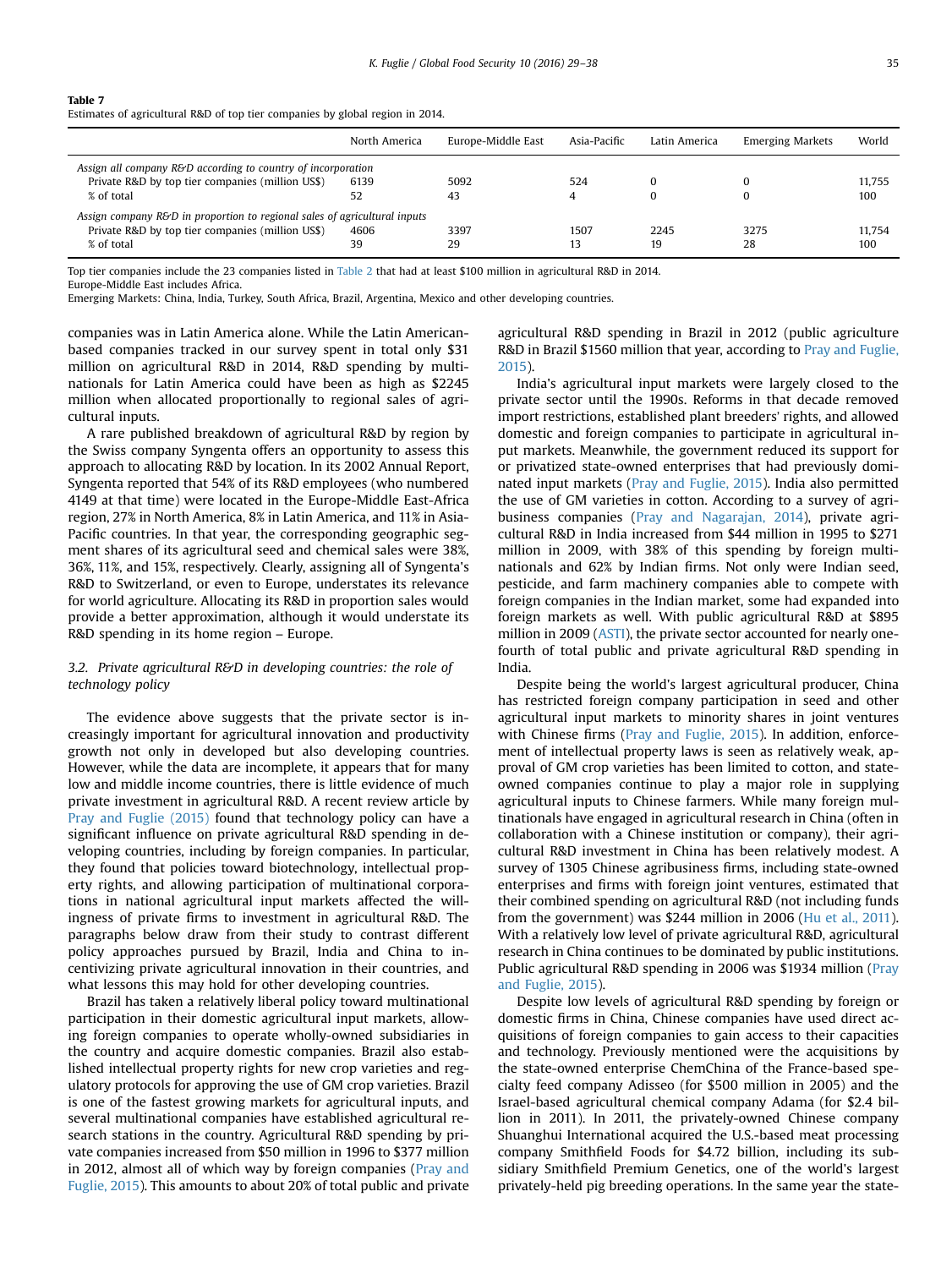owned Chinese machinery manufacturer Sinomach acquired McCormick France Corporation, a French farm machinery parts manufacturer. But by far the most significant potential acquisition is of Syngenta by ChemChina. In February 2016, ChemChina's \$43 billion offer was accepted by Syngenta and is currently undergoing regulatory review. Our survey indicates that the agricultural R&D spending in 2014 by all of these foreign acquisitions was \$1.49 billion (\$1.38 billion by Syngenta alone).

The experiences of Brazil, India and China outline three distinct approaches for developing countries to attract and build capacity in private agricultural R&D. By one measure – total private R&D investment in the country – Brazil's open-door policy has been the most successful. It mobilized the R&D capacity of multinational agribusiness to make new technologies available to Brazilian farmers, and at very little direct cost to the Brazilian economy. India's economic reforms gradually reduced the role of stateowned enterprises in supplying agricultural inputs to farmers and encouraged not only domestic but also foreign businesses to fill that gap. While total agricultural R&D investment in India has been significantly below that of Brazil (around \$271 million per year in India versus \$377 million per year in Brazil in the late 2000s), more than half of that investment was by Indian firms. Some of these have emerged as multinationals themselves, successfully competing with their own brands in international chemical, seed, and farm machinery markets. China, despite a much larger agricultural sector, appears to have mobilized even less private agricultural R&D spending than India, nearly all of which is by domestic firms. While China has been less successful in attracting foreign companies to invest in agricultural R&D in China, it has been able to access foreign technology through direct acquisitions of foreign firms. This strategy may speed up transfer of technology assets to China and preserve a larger degree of sovereign control, but is financially costly to the Chinese economy.

## 3.3. Venture capital: attracting new entrants and new technologies to agriculture

The approach taken in this paper to assess the level and direction of agricultural innovation by the private sector has been to track R&D spending of the major companies in agricultural input sectors. A limitation of this method is that it may miss new entrants, especially by small and medium-size enterprises (SME). New SME entrants, often funded through venture capital or angel investors, can be of particular importance for early stage development of a new types of technologies. SME's provide a useful platform for experimentation and for attracting new expertise and talent to the field. Similar to the role SME's played in developing agricultural biotechnology in the 1980s, they may now be playing a major role in developing information technology (IT) applications for agriculture, or what is commonly referred to as precision agriculture.<sup>10</sup>

A useful source of information on SME innovation activity is venture capital (VC) funding. Corporate and institutional investors make extensive use of VC to explore high-risk but potentially transformative technologies. VC has arisen has a financing tool for investors in situations where there are large differences between what investors and entrepreneurs know about technological opportunities, but where entrepreneurs may have few tangible assets that would enable them to seek traditional forms of capital financing [\(Gompers and Lerner, 1999](#page-9-0)). While only a portion of VC is for formal R&D (it also funds scaling up, integrating and field testing new innovations), trends in VC financing provide an indicator of where the business sector sees potential for new technologies to have transformative impacts in the economy.

In fact, there appears to have been a sharp rise in venture capital (VC) financing of SME's for food and agriculture innovations in the last few years, at least in the United States. Before 2013, U.S. based VC funds for food and agriculture averaged \$400–500 million per year, but then grew to \$800 million in 2013, \$2.4 billion in 2014, and \$4.6 billion in 2015 [\(AgFunder, 2016](#page-8-0)). [Table 7](#page-6-0) breaks down how U.S.-based food and agriculture VC was allocated among several technology areas. Of the total VC of \$6.9 billion during 2014–1015, \$2.57 financed new agricultural innovations. More than \$1 billion of this was used to fund 185 projects involving precision agriculture, including field sensors, satellite imagery, drones and robotics, and decision support tools to translate "big data" into real-time farm management advice. Many of the recipients of these funds were small start-up companies, including a cluster of Silicon Valley IT firms. Another \$692 million funded projects for irrigation technology and management, and \$482 million for projects involving biological and chemical treatments, GM traits and seed technologies to enhance crop nutrition and health. Although many if not most of the firms and projects funded by VC can be expected to fail, what could emerge from this investment is a new IT agricultural input sector with significant implications for resource use and productivity in agriculture.

### 4. Summary and implications

The importance of the private sector in developing new agricultural technologies for world agricultural has clearly increased over the past quarter century. Between 1990 and 2014, private spending on agricultural R&D rose from \$5.14 billion to \$15.61 billion per year, an increase of more than three-fold (or two-fold, in constant PPP\$). This is faster than the growth in public agricultural R&D and in high-income countries, now constitutes the majority of total agricultural R&D ([Bientema et al., 2012;](#page-8-0) [Pardey](#page-9-0) [et al., 2015a\)](#page-9-0). The relevance of private R&D for developing country agricultural is also growing. Estimates in the paper suggest that as much as 28% of total private agricultural R&D (amounting to \$4.3 billion in 2014) may be targeted toward farming conditions in developing countries. Moreover, private agricultural R&D spending was rising faster in developing countries than in developed countries.

The private sector appears to have demonstrated considerable agility in raising R&D investments at least partially in response to the commodity price increases of the past decade. When world prices for agricultural commodities began to rise after 2002, private investment in agricultural R&D accelerated, with the annual rate of increase rising from under 3% to over 7% (from 1% to 5% per year in inflation-adjusted dollars). Given the long lag times to realize economic returns from R&D investments, it would seem that private companies interpreted the rise in commodity prices as signaling a long-term tightening of global food supply-demand balances and not merely a short-term cyclical phenomenon. Their willingness to significantly increase spending on R&D suggests they expected heightened farm demand for productivity-enhancing technologies to persist well into the future. It will be interesting to see to what extent the recent drop in commodity prices will affect these expectations and the R&D investment decisions by these companies. Although data are incomplete, some large firms announced reductions in their R&D spending in 2015 and 2016.

The growing R&D capacity of the private sector carries implications for public policies toward agriculture and development. One key challenge is adjusting the public R&D portfolio so that is complements rather than crowds out private R&D. One way

<sup>&</sup>lt;sup>10</sup> Precision agriculture can be defined as "the application of modern information technologies to provide, process and analyze multisource data of high spatial and temporal resolution for decision making and operations in the management of crop production" [\(National Research Council, 1997](#page-9-0)).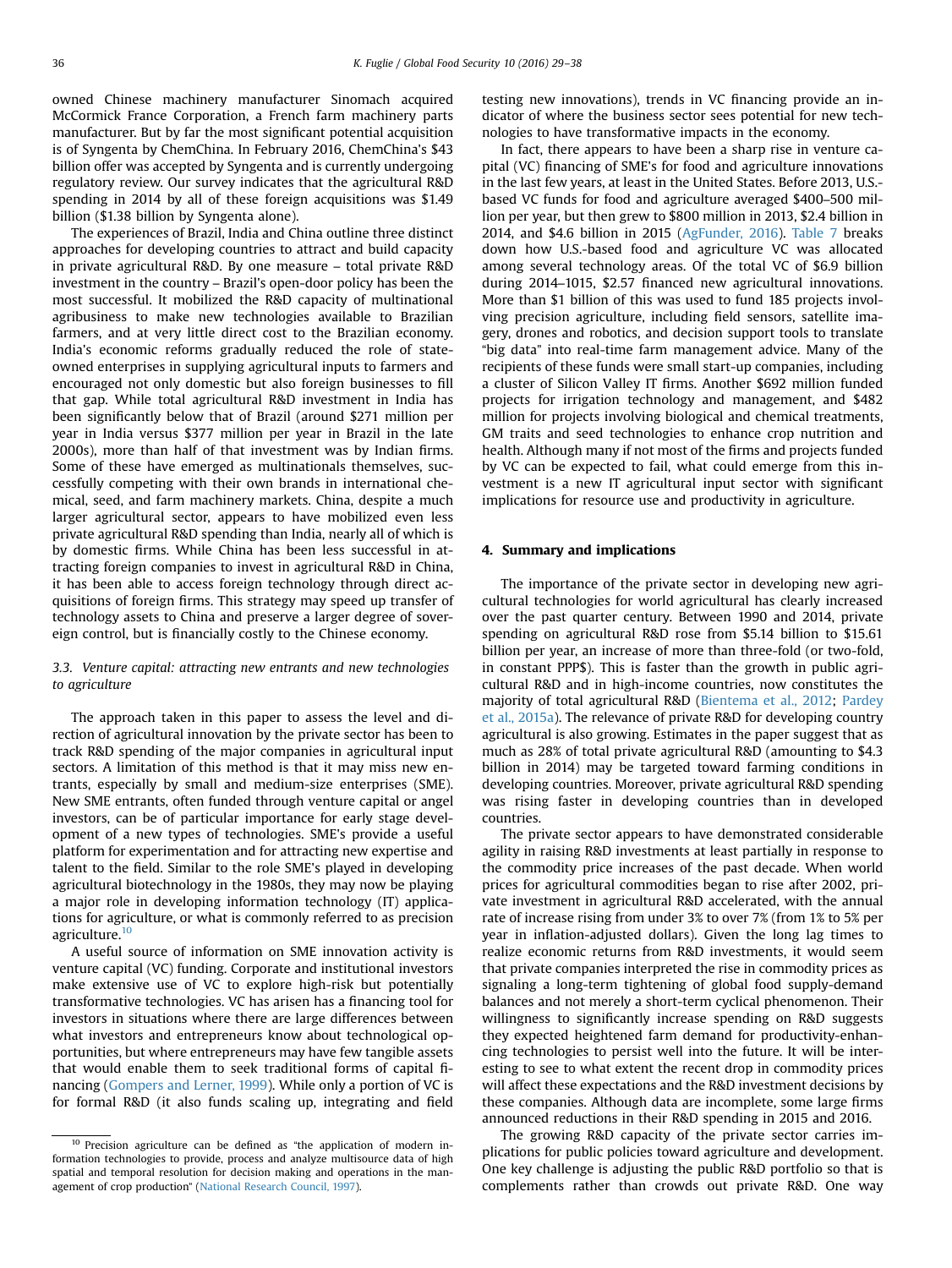<span id="page-8-0"></span>Investments by U.S. venture capital funds for innovations in agriculture, food, and new uses for agricultural commodities during 2014 and 2015.Source: AgFunder (2015, 2016).

| Sector              | Innovation                                                 | Venture capital deals (number) | Venture capital investment (million \$) |
|---------------------|------------------------------------------------------------|--------------------------------|-----------------------------------------|
| Agriculture         | Precision agriculture                                      | 185                            | 1077                                    |
| Agriculture         | Decision support tools & software                          | 76                             | 424                                     |
| Agriculture         | Drones & robotics                                          | 65                             | 502                                     |
| Agriculture         | Sensor & mapping technologies                              | 44                             | 151                                     |
| Agriculture         | Irrigation & water management for crops                    | 27                             | 692                                     |
| Agriculture         | Crop health & nutrition (biologicals, chemicals, traits)   | 61                             | 482                                     |
| Agriculture         | Indoor & greenhouse agriculture                            | 38                             | 252                                     |
| Agriculture         | Animal health & nutrition                                  | 17                             | 66                                      |
| Food systems        | Food ecommerce marketing                                   | 159                            | 2023                                    |
| Food systems        | Sustainable protein (meat substitutes)                     | 13                             | 360                                     |
| Food systems        | Food manufacturing technologies                            | 28                             | 135                                     |
| Food systems        | Food safety & traceability                                 | 29                             | 144                                     |
| Food systems        | Waste technology                                           | 31                             | 245                                     |
| Food systems        | Farm to consumer marketing                                 | 34                             | 129                                     |
| New uses - energy   | Bioenergy                                                  | 38                             | 679                                     |
| New uses - industry | Biomaterials & biochemicals                                | 45                             | 367                                     |
| Other               | Miscellaneous                                              | 85                             | 213                                     |
| Total agriculture   |                                                            | 328                            | 2569                                    |
| Total food systems  |                                                            | 294                            | 3036                                    |
|                     | Total energy, industry and other uses for crop commodities | 168                            | 1259                                    |
| Total, all sectors  |                                                            | 790                            | 6864                                    |

government science agencies and universities accomplish this is by focusing on basic or fundamental scientific research. But contemporary models of scientific and technological development processes suggest that relationships between basic and applied sciences are interactive and complex, and that there continues to be a role for targeted, applied R&D by public institutions, even in developed countries. There are also significant opportunities (and challenges) for mobilizing joint public-private investment in precommercial research and enhancing information flows between public and private R&D institutions [\(Fuglie and Toole, 2014\)](#page-9-0).

An important target for public R&D is to address farmers' needs in areas where incentives for private R&D are low. From the data presented in this paper, it is apparent that the world-wide coverage of private agricultural R&D remains uneven. Private R&D in developing countries, while growing rapidly overall, has been heavily focused on middle-income countries. Low-income countries, especially those in Africa, have yet to attract substantial private R&D investment in their agriculture sectors. Even among middle countries, the willingness of the private sector to investment in agricultural R&D is conditioned by the policy environment, as the comparative experiences of Brazil, India and China attest to.

An important implication of this evidence is that the enabling environment for the private sector matters. Reasons why private companies have invested few R&D resources into some countries is that the institutions providing intellectual property right enforcement, regulatory frameworks, technology dissemination, farm credit and marketing services, are poorly developed [\(Pray](#page-9-0) [and Umali-Deininger, 1998\)](#page-9-0). A strong public agricultural research and university system can also be a draw for companies to locate research in a country, as it assures a pool of trained local talent and provides a stronger knowledge base to build upon [\(Pray and Fu](#page-9-0)[glie, 2001\)](#page-9-0).

Private R&D also appears to be uneven across commodities. While companies are pursuing at least some research on most of the world's cultivated crops and animal species, private R&D appears to be concentrated on a relatively small number of crops, especially corn and soybeans. Private R&D spending on wheat, rice, vegetables, cattle, pigs, and poultry is also considerable and growing, but still relatively low given the importance of these commodities to the global economy. And there are a range of other commodities where so far R&D investment by the private sector

appears to be negligible – roots and tubers, most tree crops, small ruminants, and most species of farm-raised fish, for example. (Table 8).

Some of the public concerns that have been expressed about the rising role of the private sector in agricultural technology development include (i) loss of national control over food systems, especially if foreign multinational corporations become dominate suppliers of inputs to farmers, (ii) growth of monopoly power in input markets that could drive up input prices, (iii) technology determinism, where farmers choices may be limited to technologies favored by private developers, such as hybrid seed and GM crops, and (iv) a preference to serve the needs of large commercial farms at the expense of small holders. While exploration of these issues is beyond the scope of this paper, what is clear from the evidence is that the private sector has made major contributions to raising agricultural productivity in both developed and developing countries. Moreover, the technological portfolios, geographic and commodity coverages, and level of financial commitment of the private sector to agricultural R&D are expanding.

## Disclaimer

The views expressed in this paper are the author's own and do not necessarily reflect those of the U.S. Department of Agriculture or the Economic Research Service.

### References

Access to Seeds Index Report, 2016. Access to Seeds Foundation, Amsterdam, the Netherlands.

AgFunder, 2015. Investment Report: Year in preparation 2014. 〈[www.Agfunder.com](http://www.Agfunder.com)〉. AgFunder, 2016. Investment Report: Year in preparation 2015. 〈[www.Agfunder.com](http://www.Agfunder.com)〉. [Alston, J., Beddow, J., Pardey, G., 2009. Agricultural research, productivity, and food](http://refhub.elsevier.com/S2211-9124(16)30019-0/sbref1) [prices in the long run. Science 325, 1209](http://refhub.elsevier.com/S2211-9124(16)30019-0/sbref1)–1210.

- ASTI. Database. Agricultural Science and Technology Indicators, International Food Policy Research Institute, Washington, DC. Accessed May 16, 2016.
- Bientema, N., Stads, G., Fuglie, K., Heisey, P., 2012. ASTI Global Assessment of Agricultural R&D Spending. International Food Policy Research Institute, Washington, DC.
- [Bryant, R., 2007. New developments in Chinese agrochemical R&D. Agrow October](http://refhub.elsevier.com/S2211-9124(16)30019-0/sbref2) [2007, 15](http://refhub.elsevier.com/S2211-9124(16)30019-0/sbref2)–16.
- [CCM, 2014. Wide gap of R&D expense in seed industry between China and foreign](http://refhub.elsevier.com/S2211-9124(16)30019-0/sbref3) [countries. Seed China News, 1411 \(11 November 2014\).](http://refhub.elsevier.com/S2211-9124(16)30019-0/sbref3)